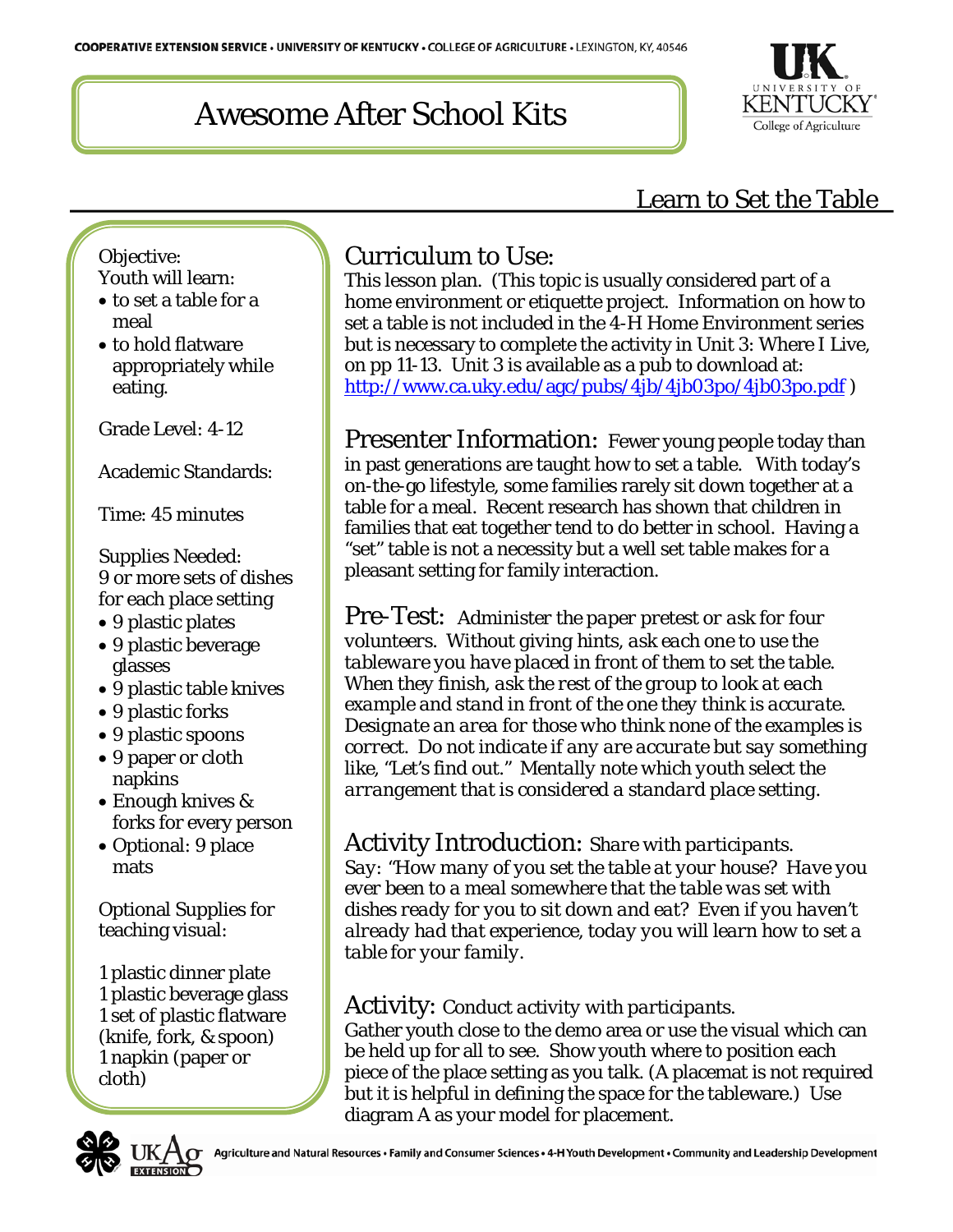

#### 1 place mat

Computer generated, self-stick or hand lettering for title Foam-core board about 14" X 18"

Advance Preparation:

- Pick up kit at CES office
- If possible, place an 8' table at front of room
- Optional: Make a visual that shows a simple standard place setting.

Place or write "Basic Place Setting" across the top of the board. Below the title, position the dishes on the board as shown in the diagram. Determine where each utensil touches the board and place a small piece of hook/loop tape on the item. While both sides of the h&l tape are stuck together, peel the plastic away from the matching piece of h&l tape. Position the plate in the appropriate place on the board and press until the h&l tape adheres to the board. Continue until all pieces are attached to the board.

Bring out the following points:

Plate: The plate is placed in the center of the space. Position the plate about 1 inch from the edge of the table. Using your thumb as a ruler, that's about the space between the tip of your thumb and the first joint.

Flatware: The term used for the knives, forks and spoons is flatware. Some people refer to it as silverware but that is really only appropriate when the flatware is made out of the metal silver. Flatware is often made of stainless steel and plastic, too. Show examples.

Knife: Place the knife next to the plate on the right. Turn the sharper side toward the plate. Using your thumb, place it about an inch from the edge of the table.

Spoon: Place the spoon to the right of the knife, about 1 inch from the edge of the table.

Fork: Place the fork to the left of the plate.

Beverage or drinking glass: Place the glass above the tip of the knife.

Napkin: The most logical place for the napkin is to the left of the fork; however, it is acceptable to place it at other locations. Some like to place it in the center of the plate. Some place the napkin under the fork but then guests must move the fork in order to place the napkin in their lap before they begin to eat. At fancy dinners, the napkin might even be folded in a unique way and placed anywhere at the place setting.

When finished, leave the example in place and let the youth try setting a place using the dishes in the kit. Based on the number of youth in the group and the number of dishes, let them work individually or in pairs to actually set a place.

Bring the youth back together as a group. Hand each member a knife and fork. Show youth how to hold the flatware.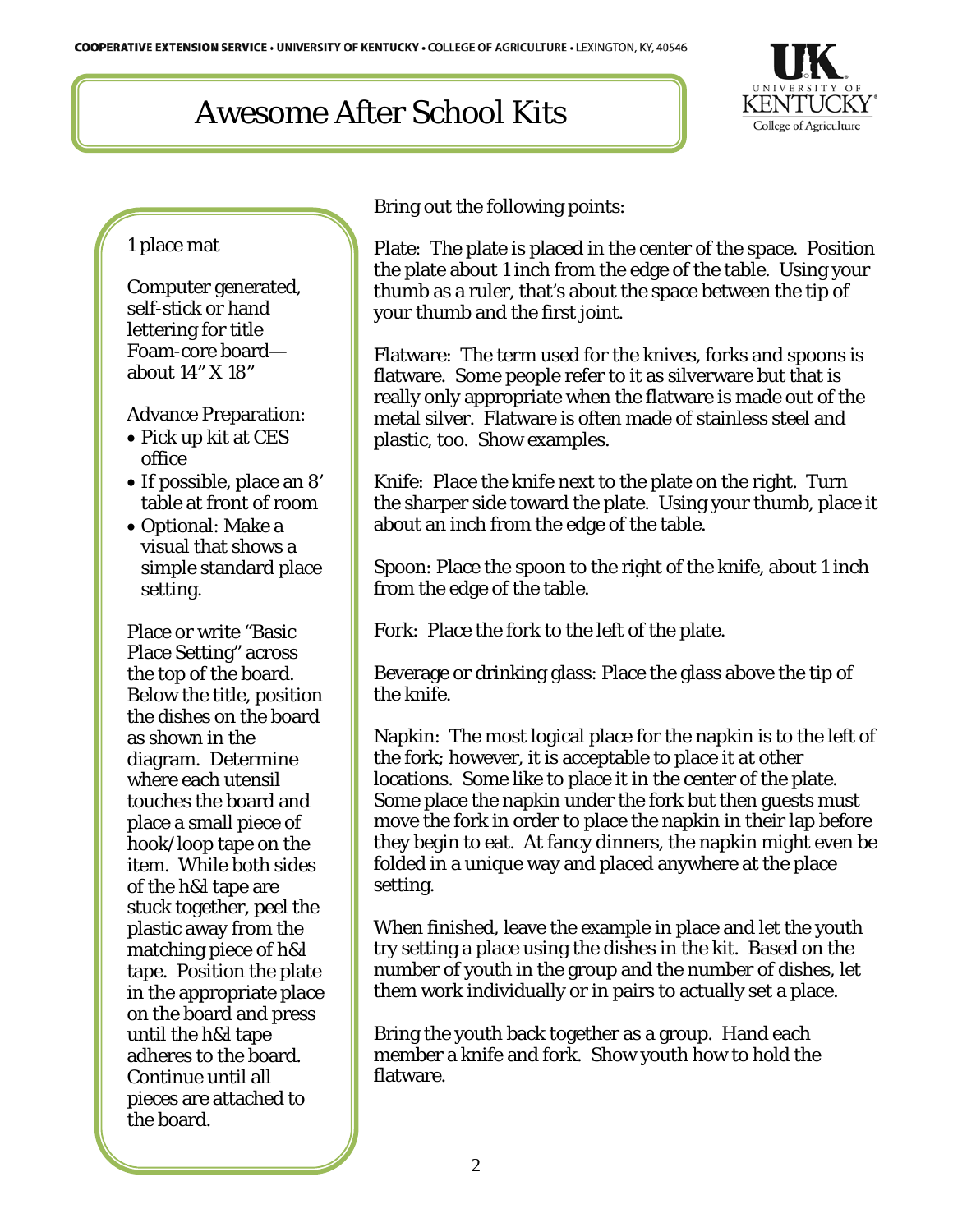

Explain that while eating, forks and spoons are held like a pencil. The handle is held by the tips of the thumb and index finger and it rests on the middle finger. Young children are often taught to hold the handle in the palm with all fingers wrapped around the handle. As children grow, they are expected to switch from "palm holding" to the "pencil holding" position.

Next show how to hold flatware to cut a piece of meat or vegetable. Show how righthanded people hold the flatware. (Hands are reversed for left-handed people.)

- Fork is placed in left hand with tines down holding food in place. Grasp handle with hand; place index finger in top of neck of the fork; other fingers should grip the handle underneath.
- Hold the knife in the right hand in the same position. Using the knife, gently "saw"

Optional: Samples of silver, stainless, and plastic flatware Samples of dishes

Note:

The visual is handy while working with large groups because it can be held up as an example.

back and forth until the food is cut. Cut one piece at a time; place each bite into the mouth. Repeat the process.

Talk It Over: *Discuss questions with participants.* Gather the groups back together to talk about the experience.

Sharing –Remind the kids of the first activity (pre-test). 1) How closely did the place settings done by the volunteers match what you have learned today? 2) Did anything about the placement of each piece surprise you? 3) When you learned to hold the knife and fork, were you surprised in how to do it?

Processing –3) Why would it make a difference where the dishes and flatware are placed? (orderly/ organized, attractive, makes people feel comfortable to eat with others or in public) 4) Does it make a difference in how you hold the flatware when you eat?

Generalizing –Let's talk about eating together. 5) Do you enjoy eating with other people?

6) Can you think of times when families might get together to have special meals? (Holidays, birthdays, weddings) 7) What happens when people eat together? (get to know each other better, form relationships, celebrate)

Applying – 8) Do you think you could set the table for your family or a special occasion?